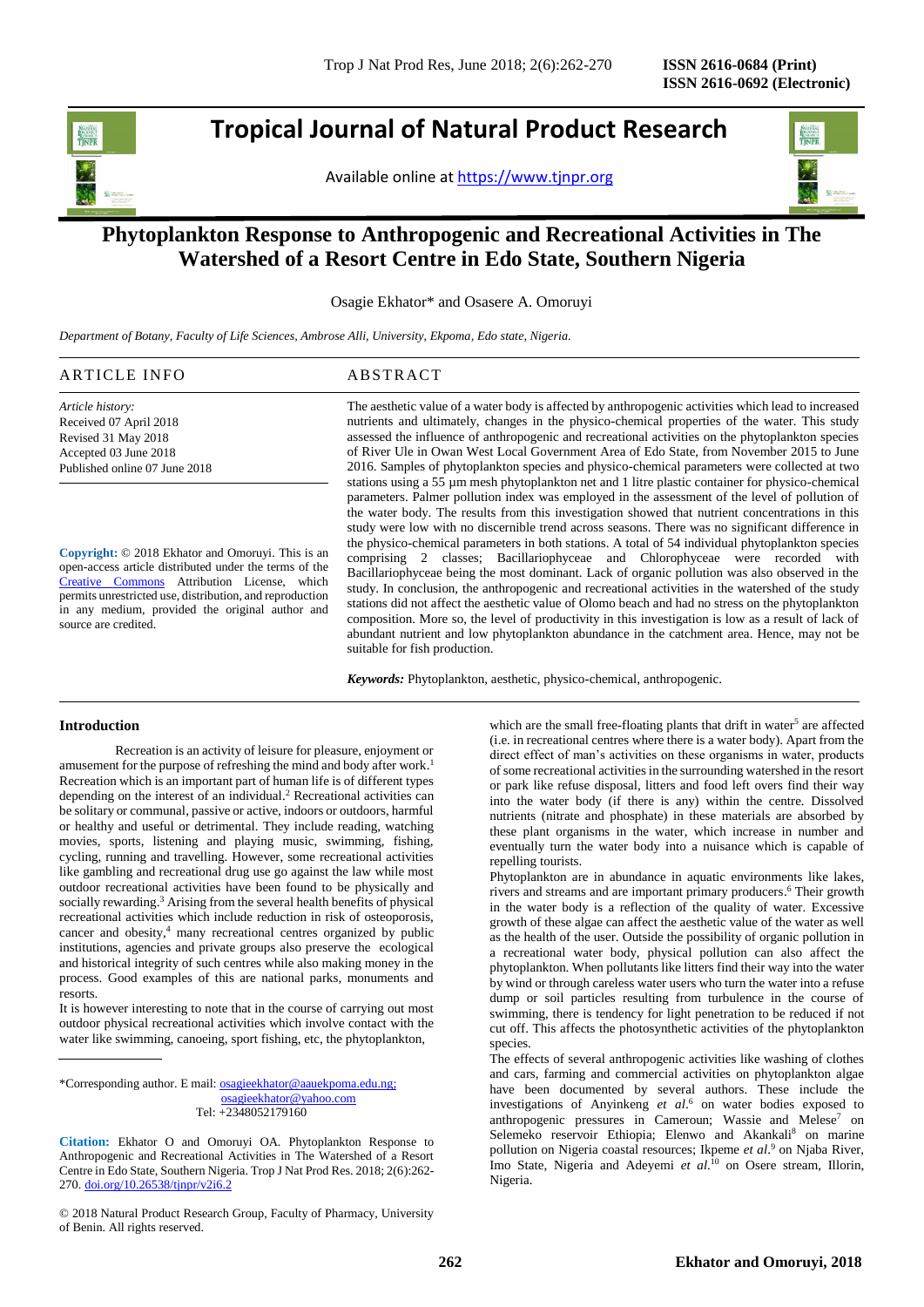

**Figure 1:** Map of River Ule showing the sampled stations.

#### The aim of this investigation was to:

(i.) ascertain the impact of recreational and anthropogenic activities on the phytoplankton species of a resort centre in Owan West Local Government Area in Edo State, Southern Nigeria.

(ii.) determine the pollution status of the river arising from the anthropogenic and recreational activities.

(iii.) determine the level of productivity of the water body and

(iv) give ecological information on the community structure of the phytoplankton species in the water body.

#### *Study area*

Owan West is a Local Government Area of Edo State, Southern Nigeria. It is one of the six Local Governments of Edo North which are collectively referred to as Afemai. It has a tropical climate characterized by two distinct seasons; wet season (April to October) and dry season (November to March).

Station I is located along River Ule, close to Sabongida-Ora main market. Dumping of refuse, bathing, washing of clothes take place at this station.

Station II is located at a recreational resort center, Olomo beach. It is created out of the existing River Ule. There are palm trees by the side of the river to give a beach feel. Swimming activities as well as different activities of fun seekers take place in the environment at this station.

## **Materials and Methods**

#### *Sample collection for Physico-chemical parameters*

Water samples for physico-chemical analysis were collected from surface water in both stations using a 1 litre plastic container on monthly basis for a period of 8 months from November 2015 to June 2016, covering wet and dry seasons respectively. Samples were taken to the Phycology laboratory, University of Benin, Benin City, for physicochemical analysis. Parameters analyzed are: dissolved oxygen, electrical conductivity, turbidity, total dissolved solids (TDS), nitrate, phosphate, sulphate, total hardness and pH.

Total dissolved solids (TDS) and conductivity were determined using TDS and conductivity meter, HACH Co 150 model. Turbidity was measured using HACH DR2000 model spectrophotometer at a wavelength of 450nm. pH of water samples was determined with a pH (HANNA instrument) meter calibrated with buffer of pH 4 and pH 9. Other parameters were determined following standard methods of <sup>11</sup>.

#### *Phytoplankton collection*

Samples for phytoplankton studies were collected by filtering 50 Litres of water (using a 10 litre bucket) through a phytoplankton mesh net of 55 µm. Net catches were transferred into a 500 mL plastic container in

the field and preserved with 4% formalin solution. This was done for phytoplankton collections at both stations and taken to the Phycology laboratory, Ambrose Alli University, Ekpoma for analysis.

Examinations of phytoplankton algae were done using a Lietz Orthoplan Research microscope. Identification was carried out with references to published works of Opute  $(2000)^{12}$  and Prescott  $(1975)^{13}$ Counting was done following the methods of Lackey<sup>14</sup> whereby phytoplankton samples were concentrated to 10 mL from which 2 drops were used for microscopic examination. Five mounts were examined, counted and an average counted computed which gave a relative number of organisms per mL of the water sample.

#### *Organic pollution analysis*

Algal genus pollution index proposed by Palmer<sup>15</sup> was employed in assessing the water samples for low or high organic pollution. In doing this, pollution tolerant genera of phytoplankton were recorded from sampled stations and scored in line with the Palmer pollution index for genus. The pollution status of the sampled stations of River Ule was determined by comparing the total score of each station with numerical values for Palmer pollution classification.

#### **Table 1: Algal genus pollution index <sup>15</sup>**

| Genus          | <b>Pollution</b><br>index | Genus                              | <b>Pollution</b><br>index |
|----------------|---------------------------|------------------------------------|---------------------------|
| Anacystis      | 1                         | Micractinium                       |                           |
| Ankistrodesmus | 2                         | Navicula                           | 3                         |
| Chlamydomonas  | 4                         | Nitzschia                          | 3                         |
| Chlorella      | 3                         | Oscillatoria                       | 5                         |
| Closterium     | 1                         | Pandorina                          | 1                         |
| Cyclotella     | 1                         | <b>Phacus</b>                      | 2                         |
| Euglena        | 5                         | Phormidium                         | 1                         |
| Gomphonema     | 1                         | <b>Scenedesmus</b>                 | 4                         |
| Lepocinclis    | 1                         | <i><u><b>Stigeoclonium</b></u></i> | 2                         |
| Melosira       | 1                         | Synedra                            | 2                         |

Numerical values for pollution classification;

 $0-10 =$  Lack of organic pollution

 $10-15$  = Moderate pollution

15-20 = Probable high organic pollution

20 or more = Confirms high organic pollution.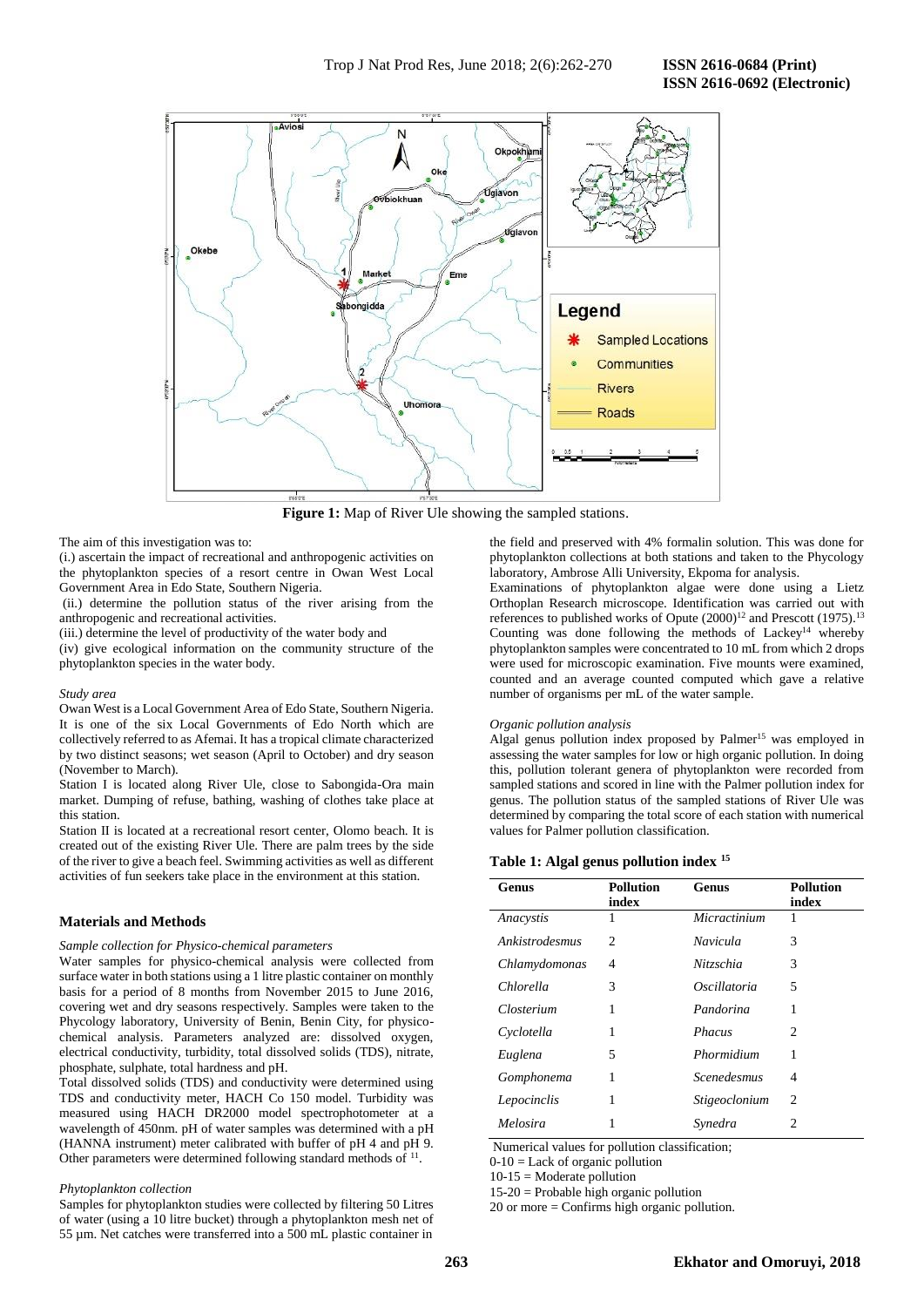# **ISSN 2616-0692 (Electronic)**

#### *Statistical Analysis*

Statistical analysis was done with statistical package for social science (SPSS) 16.0. past.exe statistical package was employed in the analysis of data for diversity indices.

## **Results and Discussion**

## Physico-chemical parameters

Results obtained from the study reveal that there were fluctuations in the physico-chemical parameters studied with little or no discernible trend across seasons (Figures 2 to 10). Nitrate however showed a decline in concentrations from dry to wet season while pH values for both stations were relatively constant with a mean of  $6.575 \pm 0.137$ mg/L in station I and  $6.638 \pm 0.127$  mg/L in station II. Electrical conductivity values were low for both stations from November 2015 to April 2016 with increase in concentrations from May to June 2016. Total Dissolved Solids (TDS) followed a similar trend. Dissolved oxygen fluctuated throughout the period of study but was high for both stations. Station I recorded a mean of  $27.250 \pm 8.149$  mg/L and station II,  $45.463 \pm 9.117$  mg/L. Relatively constant dissolved oxygen values were observed from December to April for station I. The month of February recorded the highest oxygen concentration of 96.00 mg/L. There was no significant difference in the parameters studied for both stations (Table 2).

From table 3, there was strong positive correlation between TDS and electrical conductivity (0.991) and a moderate positive correlation between TDS and sulphate (0.569). Nitrate and the class Chlorophyceae showed strong positive correlation (0.608). Strong negative correlation between pH and electrical conductivity was observed (0.701).

#### *Phytoplankton*

A total of 54 individual phytoplankton species comprising 2 classes, Bacillariophyceae and Chlorophyceae were recorded in the study. Station I accounted for 38 individual species while station II recorded 16 species (Table 4). The most abundant species in the study was *Synedra superba* (14 counts/mL) followed by *Hydrosera* sp (7 counts/mL) while members of the Chlorophyta division represented by *Closterium acerosum,Closterium pseudolunula,Cosmarium decoratum*  and *Spirogyra majuscula* recorded 1 count/mL each. Apart from *Spirogyra majuscula* which was encountered in station I, other Chlorophyta species were observed in station II.

From table 5, the highest species richness was recorded for station II (3.246) and the lowest of 2.749 was recorded for station I. Dominance index (D) was low in the study, being less than 1 for both stations. A diversity index was higher in station II (2.187) than station I (2.141). Evenness was low in the study for both stations.

Seasonally, more phytoplankton species were recorded in station I (26) in the dry season than the wet season (12) while in station II, the reverse was the case where more phytoplankton species were observed in the wet season (11) than dry season (5) (Tables 6 and 7).

As shown in table 8, both stations lacked organic pollution when compared with Palmer pollution classification standard.

The low phytoplankton reported in this study is at variance with the findings of some other authors. Ogamba *et al*. <sup>16</sup> observed a total of 143 species in Elechi creek, Emmanuel and Onyema<sup>17</sup> documented 82 phytoplankton species from their work on Lagos Lagoon while Davies *et al*. <sup>18</sup> reported 169 species in Elechi creek as well. Bacillariophyceae was equally dominant just like in this present investigation. The dominance of the class Bacillariophyceae has been reported by the authors stated above in Nigerian Rivers in their findings. Margelef<sup>19</sup> reported that species could become dominant if they exhibit high selfsustaining mechanism of natural increase.

The low phytoplankton species composition, abundance and diversity recorded in this study is an indication of the low productivity of the water body. Davies et al.<sup>18</sup> stated that the productivity of a water body depends on the amount of phytoplankton species present as they are the major primary producers of the aquatic ecosystem. The low number of phytoplankton species encountered in stations I and II could be as a result of the low concentrations of nutrients (nitrate, phosphate and sulphate) in the river. It therefore means that even with the nearness of station I to the market and with all the attendant anthropogenic activities and inputs around the station in addition to the recreational activities around the beach, the wastes generated which found their way into the water at these stations were not high enough to increase nutrient

concentrations and possibly establish a stress condition for the phytoplankton species throughout the season. This gives justification to the cleanliness of the environment particularly around station II.

Nutrients are important in determining community productive levels. These nutrients which are low in both stations gave a reflection of the low abundance of phytoplankton species recorded. This goes to buttress the role of nutrients in the productivity of rivers. The low phosphate concentrations recorded in this study is indicative of a lack of industrial effluent, agricultural run-off and domestic sewage (which are possible sources of phosphate) in the environment around the two stations while possible nitrate sources like industrial waste water, nitrogen chemicals, fertilizers and plant humus may have been lacking or reduced in the environment, hence, the low nitrate concentrations observed.  $20$ 

The difference in the phytoplankton abundance observed in the two stations could be as a result of the local conditions peculiar to the two stations. Station I is close to the market area which makes it an immediate recipient of most waste materials generated in the market. Although nutrient concentrations in this study were low, higher values of phosphate and nitrate were observed in station I than station II with fluctuations in sulphate concentrations in both stations. The low phytoplankton abundance in this study is a reflection of the nutrient status at the stations. In relation to this, Abowei  $et$   $al$ <sup>21</sup> reported that availability of nutrients, penetration of light into the water, temperature and velocity of current can influence phytoplankton abundance. The lack of huge anthropogenic and recreational watershed operations around the two stations may have suggested the non-significant difference observed in the parameters studied in the two stations along the same length of fresh water body. Thus, phytoplankton can only respond to what is available. High nutrients level lead to increased phytoplankton growth and in extreme cases, eutrophication.

According to Davies *et al*., <sup>18</sup> phytoplankton are excellent bio indicators of water pollution. Their abundance, diversity, composition and distribution are used to evaluate the state of the water body. <sup>22</sup> The absence of other classes of phytoplankton like, Cyanophyta, Euglenophyta, reveals the unpolluted environment of the water body. With the application of the Palmer pollution index, the water fell under the category of unpolluted water (lack of organic pollution) despite the presence of pollution indicator genera like *Placoneis (Navicula), Synedra* and *Closterium*. The high oxygen concentration observed in this investigation at both stations further attest to the integrity of the river and reflects a tendency towards productivity. Proper aeration of the water body is as a result of photosynthetic activity (with the release of oxygen) of the phytoplankton species, wind mixing, low temperature to enhance solubility of oxygen and a reduction or absence of decaying organic matter in the water body that will demand for oxygen consumption. The oxygen concentration observed in this study is a reflection of the aesthetic state of the river and its ability to attract and sustain tourists at the beach side.

Seasonally, station I recorded more phytoplankton species in the dry season (26) than station II (5). This could be as a result of direct penetration of light into the water in the dry periods for photosynthetic activity to take place as well as the peculiar proximity of station I to intermittent nutrient supply from the inhabitants of the area through washing of clothes, dumping of refuse, etc, which are not in operation in station II, being a resort centre where proper sanitary conditions are maintained to attract leisure seekers. However, the two stations have almost equal number of phytoplankton species in the wet season (station I, 12 and station II, 11). A condition brought about by flooding which may have caused physical pollution during the wet period as a result of the increase in TDS and electrical conductivity and hence reduces photosynthetic activity of the phytoplankton. More so, increased number of phytoplankton species observed in station II in the wet season, could be as a result of the drifting of phytoplankton species from station I. However, total phytoplankton abundance in the study was more in the dry season (31) than wet season (23). This is in line with some authors who have recorded similar findings in their investigations. Low dominance index in the study (station I,0.1482; station II, 0.125), gives an indication that two individuals from a population drawn at random belong to the same species. Low species evenness recorded (station I, 0.7737; station, II 0.8911) represents a condition in which all the phytoplankton species are not abundant equally. Margelef richness (d) was higher in station II (3.246) than station I (2.749), a reflection of high species number and relatively low number of individuals. Diversity index was higher in station II (2.187) than station I (2.141).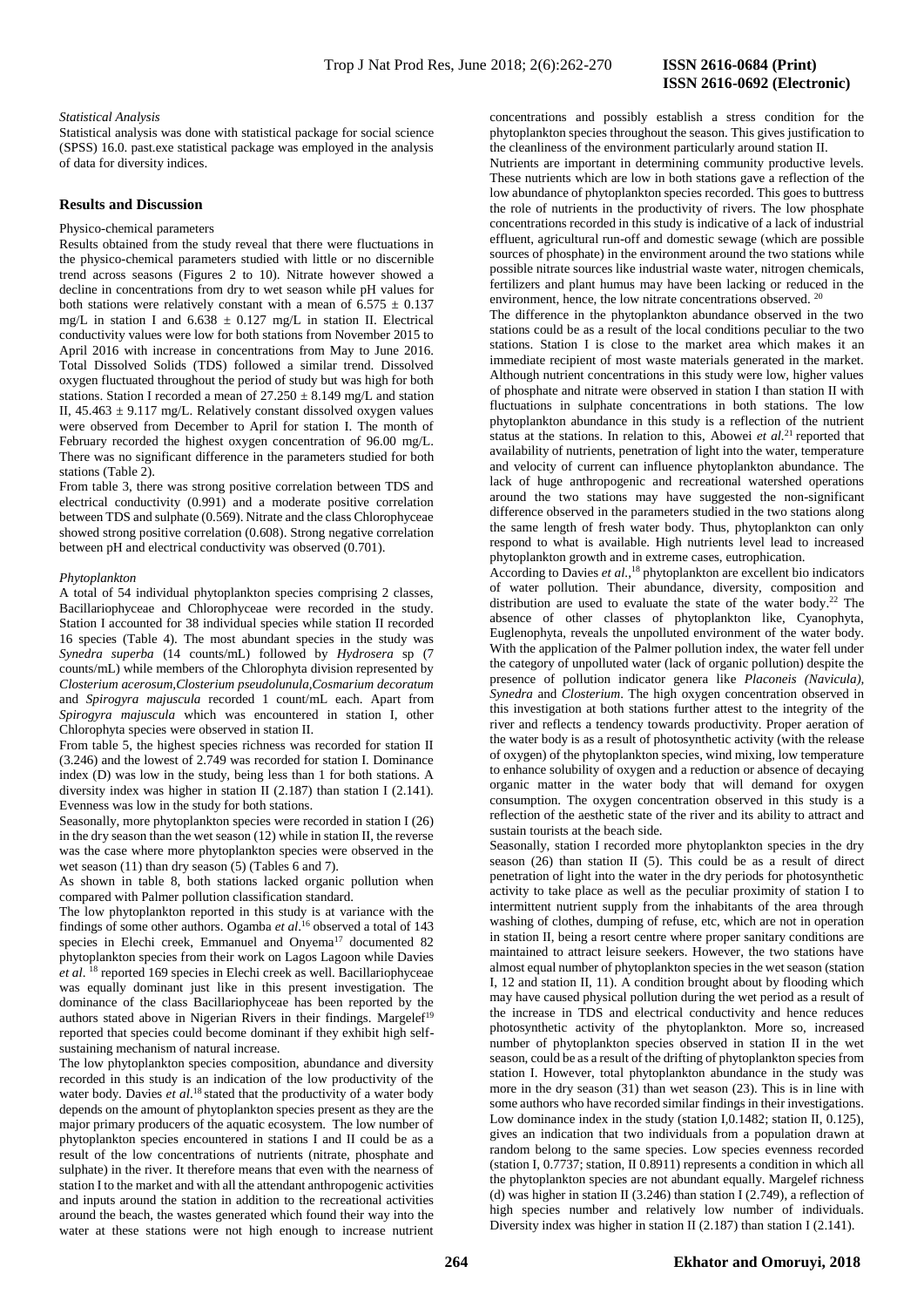**ISSN 2616-0692 (Electronic)** 



of River Ule. River Ule.



**Figure 4:** Monthly variations in sulphate concentrations of **Figure 5:** Monthly variations in nitrate concentrations of River Ule. River Ule.



**Figure 6:** Monthly variations in pH values of River Ule. **Figure 7:** Monthly variations in turbidity concentrations of



**Figure 2:** Monthly variations in total hardness concentrations **Figure 3:** Monthly variations in phosphate concentrations of





River Ule.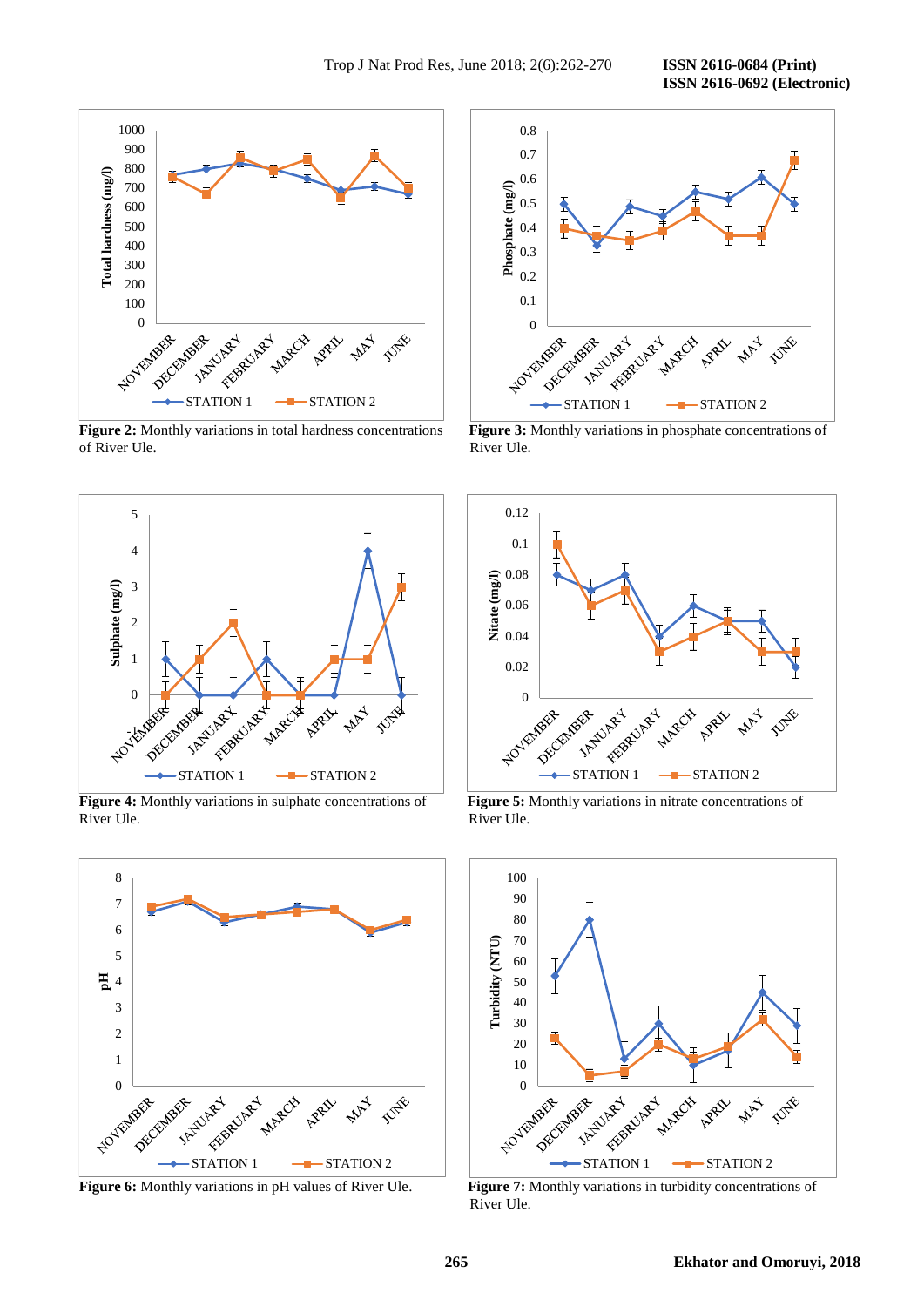# **ISSN 2616-0692 (Electronic)**



Figure 8: Monthly variations in electrical conductivity concentrations of River Ule.



Figure 9: Monthly variations in total dissolve oxygen concentrations of River Ule.



Figure 10: Monthly variations in dissolve oxygen concentrations of River Ule

Tiseer *et al.*<sup>23</sup> stated that abundance of species of Chlorophyta and Bacillariophyta in a water body represents relatively 'clean' water. The presence of three species of Desmids of the Chlorophyta division; *Closterium acerosum, Closterium pseudolunula* and *Cosmarium decoratum* gives an indication of a low nutrient water body. This is corroborated by the work of Kadiri<sup>24</sup> on desmids of Ikpoba River that desmids are characteristic of low nutrient water bodies.

The strong positive correlation of 0.608 between nitrate and class Chlorophyceae of phytoplankton indicates the influence of dissolved nutrients on the Chlorophyceae population.

The mean pH of the two stations (station I,  $6.575 \pm 0.137$ ) and station II (6.638  $\pm$  0.127) puts the water body within the acceptable range of 6.0 - 9.0 (NSDQW, 2007). This is in line with the reports of Adefemi *et al*. <sup>25</sup> in water samples from Ureje, Egbe and Ero dams, Southwest Nigeria and Chinedu *et al*. <sup>26</sup> on water quality in Canaanland, Ota, Southwest Nigeria. Prati *et al*. <sup>27</sup> stated that pH levels within this range are usual for tropical rivers which are not polluted. According to World Health Organisation,<sup>28</sup> pH has no health-based guideline value proposed for it. Although it has no direct impact on the consumer, it is one of the most important operational water quality parameters.

**Table 2:** Summary result table for physico-chemical parameters for the two stations

| Level<br>P > 0.05 |
|-------------------|
|                   |
|                   |
| P > 0.05          |
| P > 0.05          |
| P > 0.05          |
| P > 0.05          |
|                   |
| P > 0.05          |
|                   |
| P > 0.05          |
| P > 0.05          |
| P > 0.05          |
|                   |

 $P > 0.05$  Indicates no significant difference.

#### **Conclusion**

From this study, there was no change in physico-chemical and biological components of the river across the seasons. Which means that the two classes of phytoplankton observed in this investigation gives clear information on the physico-chemical state of the water body in the two seasons. The anthropogenic and recreational activities around the water body at these two stations have not affected the aesthetic value of Olomo beach and as such there is no stress on the phytoplankton composition. This is emphasized by the low nutrient levels recorded. The water body is also not polluted going by the Palmer pollution index. However, with the presence of pollution indicator species, care and proper maintenance of the scenery around the beach must be enacted in other to prevent deterioration of water quality. More so, products of anthropogenic activities and other municipal wastes which find their way into station I (which later flows to station II) arising from its closeness to the market must be reduced if not stopped completely, as this will eventually increase the nutrient and biological loads at the beach station. The level of productivity in this investigation is low due to lack of abundant nutrient in the catchment area and may not be suitable for fish production. It is therefore recommended that a continuous environmental and water quality assessment be carried out regularly in order to maintain the biological integrity of the water and sustain the interest of tourists who use the place for leisure.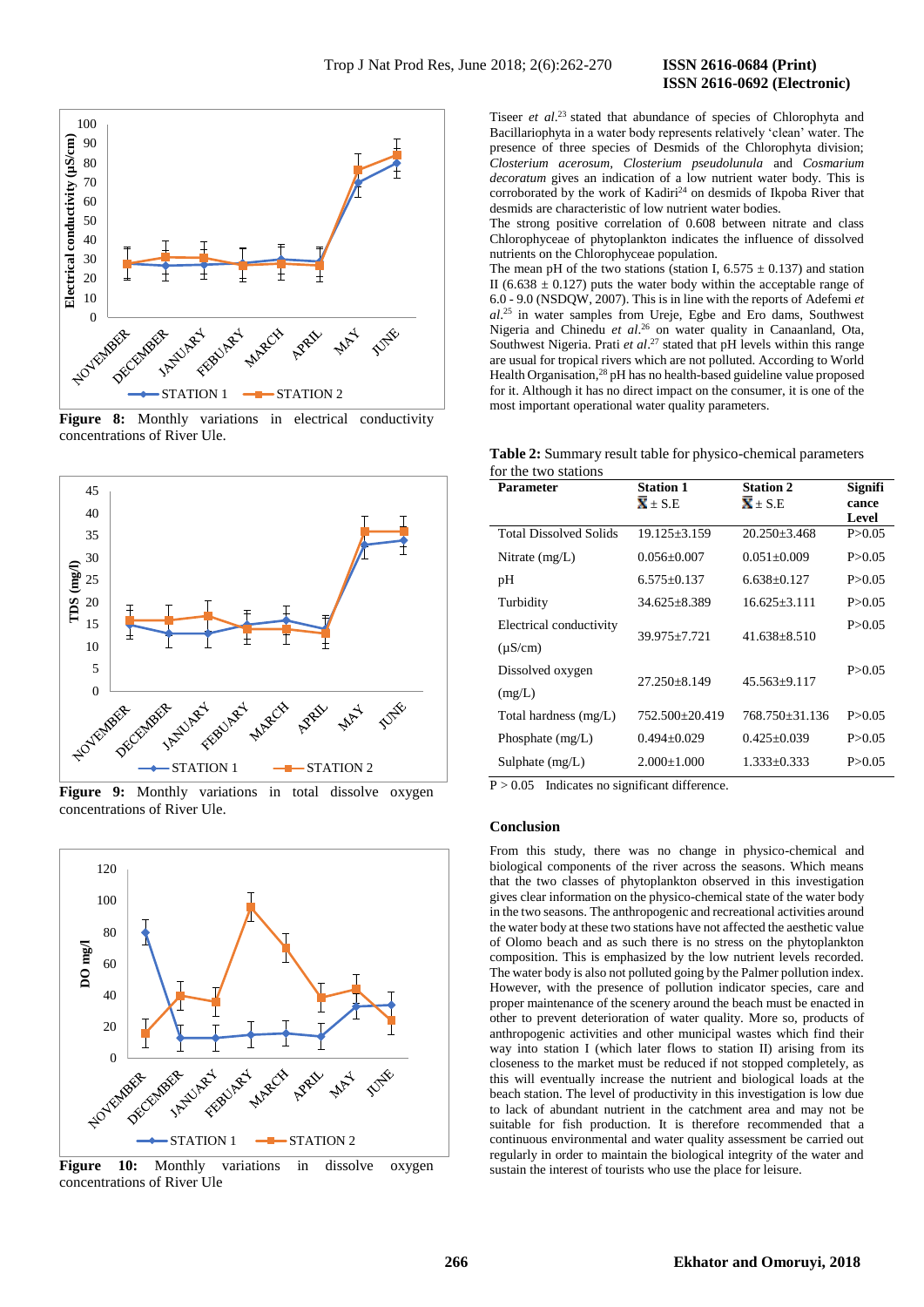**Table 3:** Correlation analysis of physico-chemical parameters with phytoplankton classes.

|                               | <b>TDS (NTU)</b> | NO <sub>3</sub> (mg/L) | pН             | <b>Turbidity</b><br>(mg/L) | <b>Electrical</b><br>conductivity<br>$(\mu S/cm)$ | DO(mg/L)   | <b>Total</b><br>hardness<br>(mg/L) | <b>Phosphate</b><br>$PO_4$ (mg/L) | <b>Sulphate</b><br>$SO_4$<br>(mg/L) | <b>CHLOROPHYCEAE</b> | <b>BACILLARIOPHYCEAE</b> |
|-------------------------------|------------------|------------------------|----------------|----------------------------|---------------------------------------------------|------------|------------------------------------|-----------------------------------|-------------------------------------|----------------------|--------------------------|
| <b>Total Dissolved Solids</b> |                  |                        |                |                            |                                                   |            |                                    |                                   |                                     |                      |                          |
| (TDS) (NTU)                   |                  |                        |                |                            |                                                   |            |                                    |                                   |                                     |                      |                          |
| Nitrate $(mg/l)$              | $-0.5466007$     |                        |                |                            |                                                   |            |                                    |                                   |                                     |                      |                          |
| pН                            | $-0.7225402$     | 0.4117706              |                |                            |                                                   |            |                                    |                                   |                                     |                      |                          |
| Turbidity (mg/l)              | 0.0684749        | 0.1321063              | $-0.024955765$ |                            |                                                   |            |                                    |                                   |                                     |                      |                          |
| Electrical conductivity       |                  |                        |                |                            |                                                   |            |                                    |                                   |                                     |                      |                          |
| $(\mu S/cm)$                  | 0.9919877        | $-0.587447$            | $-0.701614784$ | 0.066939                   |                                                   |            |                                    |                                   |                                     |                      |                          |
| Dissolved oxygen $(mg/l)$     | $-0.0656032$     | $-0.260417$            | $-0.072587446$ | $-0.00441$                 | $-0.07939$                                        |            |                                    |                                   |                                     |                      |                          |
| Total hardness (mg/l)         | $-0.1577691$     | 0.1644819              | $-0.218614834$ | 0.09583                    | $-0.20895$                                        | 0.179415   |                                    |                                   |                                     |                      |                          |
| Phosphate $(mg/l)$            | 0.4671616        | $-0.243468$            | $-0.399040983$ | $-0.11884$                 | 0.495608                                          | $-0.15736$ | $-0.338291$                        |                                   |                                     |                      |                          |
| Sulphate $(mg/l)$             | 0.5691665        | $-0.156052$            | -0.517589507   | 0.045832                   | 0.534746                                          | $-0.03521$ | $-0.1748483$                       | 0.449715966                       |                                     |                      |                          |
| <b>CHLOROPHYCEAE</b>          | $-0.0673911$     | 0.6082303              | 0.286148442    | $-0.24699$                 | $-0.12792$                                        | $-0.39517$ | $-0.1388709$                       | 0.033707859                       | $-0.22972$                          |                      |                          |
| <b>BACILLARIOPHYCEAE</b>      | $-0.0518775$     | 0.1345346              | $-0.223936358$ | $-0.20018$                 | 0.04973                                           | $-0.43243$ | $-0.1298636$                       | 0.006035167                       | $-0.14462$                          | 0.095871             |                          |

Bold values indicate variables that are significantly correlated at P<0.05. Df = 10, r(0.05) = 0.497.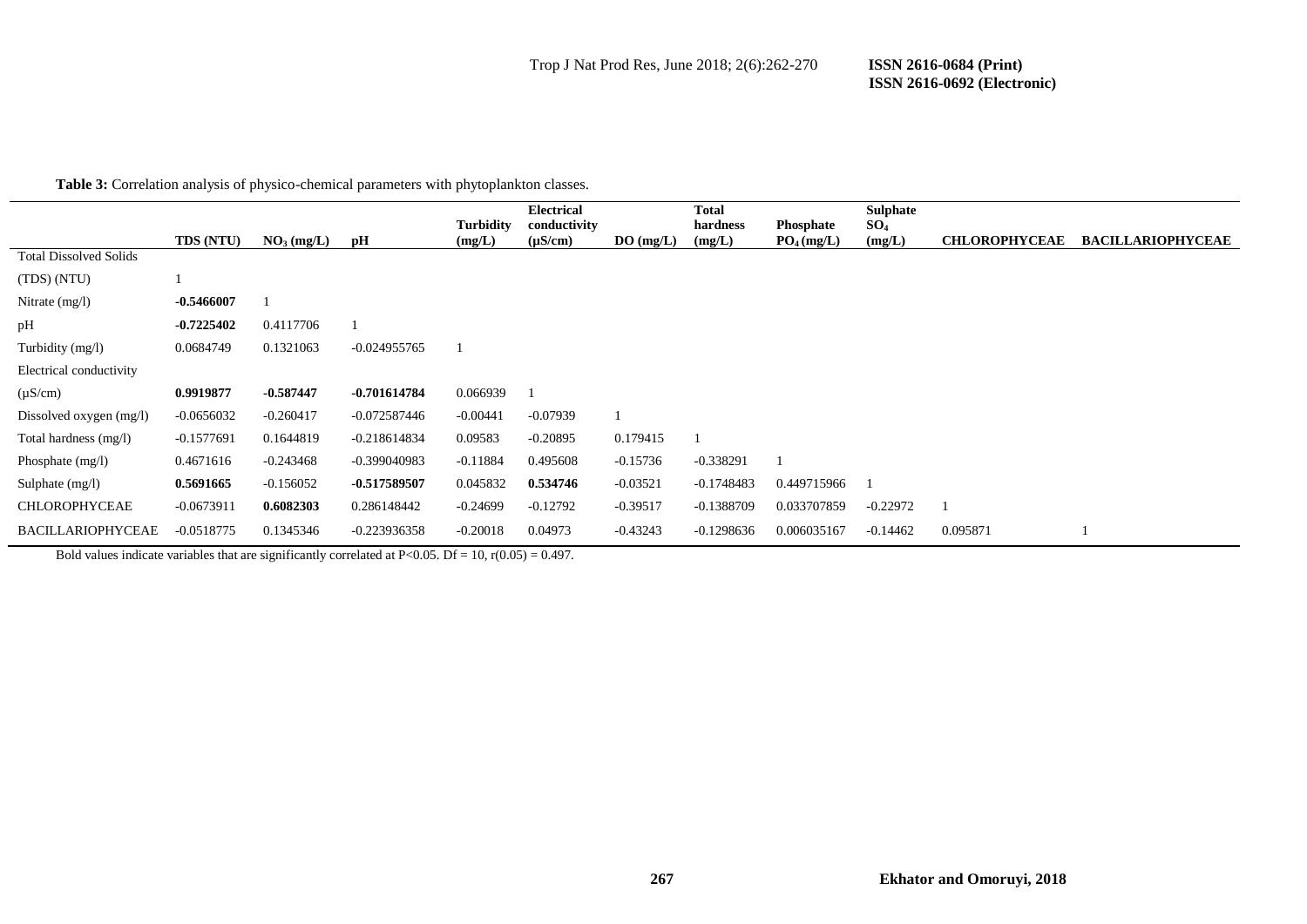| S/N          | <b>ORGANISMS</b>                                       | <b>STATION 1</b> | <b>STATION 2</b> | <b>TOTAL</b>   |
|--------------|--------------------------------------------------------|------------------|------------------|----------------|
|              | <b>BACILLARIOPHYCEAE</b>                               |                  |                  |                |
| 1            | Eunotia monodon Ehrenberg.                             | 2                |                  | 2              |
| 2            | Eunotia pectnalis(Kutz) Rabenh                         | 1                |                  | 1              |
| 3            | Fragilariforma<br>(Hustedt)<br>C.E.Wetzel.<br>javanica | $\overline{4}$   | 1                | 5              |
|              | E.Morales&L.Ector                                      |                  |                  |                |
| 4            | Frustulia rhomboides (Ehrenberg) De.Toni               | $\overline{2}$   |                  | 2              |
| 5            | Hydrosera sp                                           | 5                | 2                | 7              |
| 6            | Placoneis elginensis(W.Gregory) E.J.Cox                | 3                | 3                | 6              |
| 7            | Pinnularia cardinaliculus Cleve                        | 2                |                  | 2              |
| 8            | Pinnularia gibba Ehr.                                  |                  | $\mathbf{1}$     | $\mathbf{1}$   |
| 9            | Pinnularia viridis (Nitzsch) Ehrenberg.                |                  | 1                | $\mathbf{1}$   |
| 10           | Sirirella elegans Ehrenberg.                           | 2                |                  | $\overline{2}$ |
| 11           | Synedra superba Kutzing                                | 11               | 3                | 14             |
| 12           | Terpsinoe musica Ehrenberg.                            | 5                | 2                | 7              |
|              | <b>CHLOROPHYCEAE</b>                                   |                  |                  |                |
| 13           | Closterium acerosum (Schroeder)                        |                  | 1                | $\mathbf{1}$   |
|              | Ehrenberg.                                             |                  |                  |                |
| 14           | Closterium pseudolunula O.Borge                        |                  | 1                | 1              |
|              | var concavum K.Foster and F.Eckert                     |                  |                  |                |
| 15           | Cosmarium decoratum W. and G.S.                        |                  | $\mathbf{1}$     | 1              |
|              | West                                                   |                  |                  |                |
| 16           | Spirogyra majuscula Kutzing                            | 1                |                  | 1              |
| <b>TOTAL</b> |                                                        | 38               | 16               | 54             |

# **Table 4:** Phytoplankton abundance of River Ule.

|            |  |  | Table 5: Diversity indices of phytoplankton community |  |
|------------|--|--|-------------------------------------------------------|--|
| structure. |  |  |                                                       |  |

| <b>PHYTOPLANKTON</b> | <b>STATION 1</b> | <b>STATION 2</b> |
|----------------------|------------------|------------------|
| Taxa S               | 11               | 10               |
| Individuals          | 38               | 16               |
| Dominance D          | 0.1482           | 0.125            |
| Shannon H            | 2.141            | 2.187            |
| Evenness e^H/S       | 0.7737           | 0.8911           |
| Margalef (d)         | 2.749            | 3.246            |



**Figure 11:** Bacillariophyceae class as the most abundant in the study.

**Table 6:** Seasonal phytoplankton composition in station I from November 2016 to June, 2017.

| S/N            | $101$ chosen 2010 to stand, 2017.<br><b>ORGANISMS</b> | DRY            | WET            | <b>TOTAL</b>   |
|----------------|-------------------------------------------------------|----------------|----------------|----------------|
|                | <b>BACILLARIOPHYCEAE</b>                              |                |                |                |
| 1              | Eunotia monodon Ehrenberg.                            | 2              |                | 2              |
| $\overline{2}$ | Eunotia<br><i>pectnalis</i> (Kutz)                    | 1              |                | $\mathbf{1}$   |
|                | Rabenh                                                |                |                |                |
| 3              | Fragilariforma<br>javanica                            | 2              | 2              | 4              |
|                | (Hustedt)<br>C.E.Wetzel,                              |                |                |                |
|                | E.Morales&L.Ector                                     |                |                |                |
| 4              | Frustulia<br>rhomboids                                |                | $\overline{c}$ | 2              |
|                | (Ehrenberg) De.Toni                                   |                |                |                |
| 5              | Hydrosera sp                                          | 3              | $\overline{c}$ | 5              |
| 6              | Placoneis<br>elginensis                               | 3              |                | 3              |
|                | (W.Gregory) E.J.Cox                                   |                |                |                |
| 7              | Pinnularia<br>cardinaliculus                          | $\overline{c}$ |                | 2              |
|                | Cleve                                                 |                |                |                |
| 8              | Sirirella elegans Ehrenberg.                          | 1              | 1              | $\overline{2}$ |
| 9              | Synedra superba Kutzing                               | 9              | 2              | 11             |
| 10             | Terpsinoe musica Ehrenberg.                           | 3              | 2              | 5              |
|                | <b>CHLOROPHYCEAE</b>                                  |                |                |                |
| 11             | Spirogyra majuscula Kutzing                           |                | 1              | 1              |
| TOTAL          |                                                       | 26             | 12             | 38             |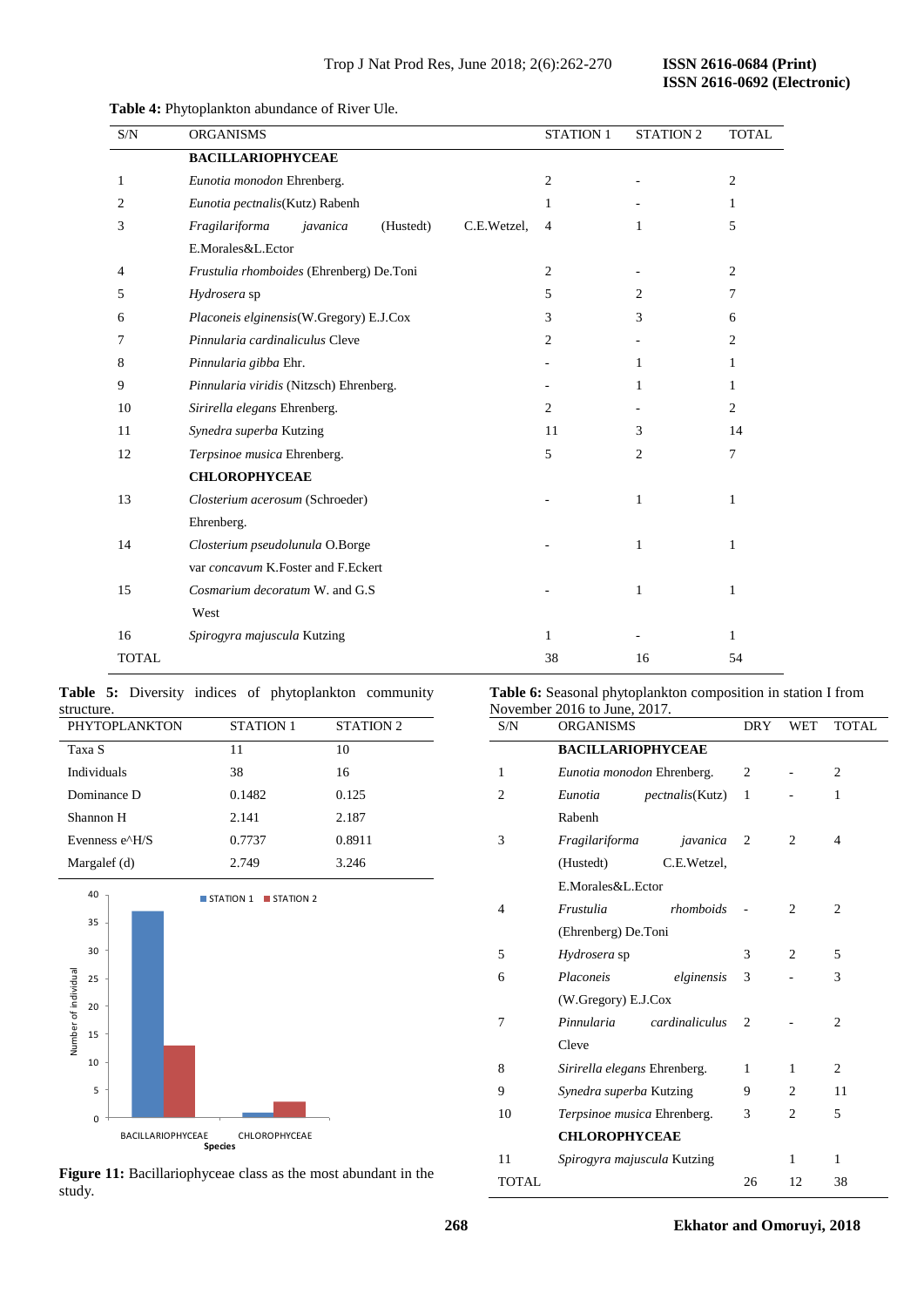**ISSN 2616-0692 (Electronic)** 

| S/N   | <b>ORGANISMS</b>                                          | <b>DRY</b> | WET | <b>TOTAL</b> |
|-------|-----------------------------------------------------------|------------|-----|--------------|
|       | <b>BACILLARIOPHYCEAE</b>                                  |            |     |              |
| 1     | Fragilariforma javanica (Hustedt) C.E.Wetzel, E.Morales & |            | 1   | 1            |
|       | L.Ector                                                   |            |     |              |
| 2.    | Hydrosera sp                                              | 1          | 1   | 2            |
| 3     | Placoneis elginensis (W.Gregory) E.J.Cox                  | 1          | 2   | 3            |
| 4     | Pinnularia gibba Ehr.                                     |            | 1   |              |
| 5     | Pinnularia viridis(Nitzsch) Ehrenberg.                    |            | 1   | 1            |
| 6     | Synedra superba Kutzing                                   | 2          | 1   | 3            |
| 7     | Terpsinoe musica Ehrenberg.                               | 1          | 1   | 2            |
|       | <b>CHLOROPHYCEAE</b>                                      |            |     |              |
| 8     | Closterium acerosum (Schroeder)                           |            | 1   | 1            |
|       | Ehrenberg.                                                |            |     |              |
| 9     | Closterium pseudolunula O.Borge                           |            | 1   | 1            |
|       | var concavum K.Foster and F.Eckert                        |            |     |              |
| 10    | Cosmarium decoratum W. and G.S                            |            | 1   | 1            |
|       | West                                                      |            |     |              |
| TOTAL |                                                           | 5          | 11  | 16           |

**Table 7:** Seasonal phytoplankton composition in station II from November 2016 to June 2017.

**Table 8:** Algal genus pollution index scores of the different stations.

| Algal genera                                                | <b>Stations</b> |               |                        |  |
|-------------------------------------------------------------|-----------------|---------------|------------------------|--|
| <b>Bacillariophyceae</b>                                    | 1               | 2             | <b>Pollution index</b> |  |
| Navicula (Navicula anglica synonym of Placoneis elginensis) | 3               | 3             | 3                      |  |
| Synedra                                                     | $\mathfrak{D}$  | $\mathcal{L}$ | 2                      |  |
| Chlorophyceae                                               |                 |               |                        |  |
| Closterium                                                  |                 |               |                        |  |
| Total score                                                 | 6               | 6             |                        |  |

# **Conflict of interest**

The authors declare no conflict of interest.

# **Authors' Declaration**

The authors hereby declare that the work presented in this article is original and that any liability for claims relating to the content of this article will be borne by them.

# **Acknowledgments**

The authors wish to acknowledge the Head and members of staff of the Department of Botany, Ambrose Alli University, Ekpoma, where this research was carried out. Profound appreciation also goes to Miss Noble Ama- Iruobe for her contributions during the field work.

# **References**

- 1. Yukic TC. Fundamentals of research, (2nd Edition) Harpers and Row. Library of Congress1970; 70-80: 646 p.
- 2. Daniels BC. Puritans at play. Leisure and recreation in colonial new England. St Martin's press, New York. 1995.
- 3. Rolston H. Environmental ethics: Duties to and values in the natural world. Philadephia, PA: Temple university press. science publishers, London. 1988. 530 p.
- 4. Smith EL, Raab DM. Osteoporosis and physical activity. Acta Med Scand Suppl. 1986; 711:149-156.
- 5. Dimowo BO. The phytoplankton species composition and abundance of Ogun River, Abeokuta, Southwest Nigeria, Int J Aquacult. 2013; 3(2):4-7.
- 6. Anyinkeng N, Mih AM, Suh TA, Awah CC. Phytoplankton diversity and abundance in water bodies as affected by anthropogenic activities within the Buea municipality, Cameroon. J Ecol Nat Environ. 2016; 8(7):99-114.
- 7. Wassie TA, Melese AW. Impact of physico-chemical parameters on phytoplankton compositions and abundance in Selemeko manmade reservoir, Dedre Tabor, South Gondar, Ethiopia*.* Appl. Water Sci. 2017; 7:1791-1798.
- 8. Elenwo EI, Akankali JA. The effects of marine pollution on Nigeria coastal resources. J Sust Dev Stud. 2015; 8(1):209-  $224$
- 9. Ikpeme EM, Uttah, C, Uttah, EC. The effect of crude oil spill at Izombe, Imo State, Nigeria, on plankton diversity and abundance. Austr J Basic Appl Sci. 2013; 7(6):178-183.
- 10. Adeyemi-Ale OA, Aladesida AA, Esenowo IK. The effect of detergent effluent on the physico-chemical characteristics and plankton diversity of Osere stream, Illorin, Kwara State, Nigeria. J Appl Sci Environ. Manage. 2004; 18(1):99-103.